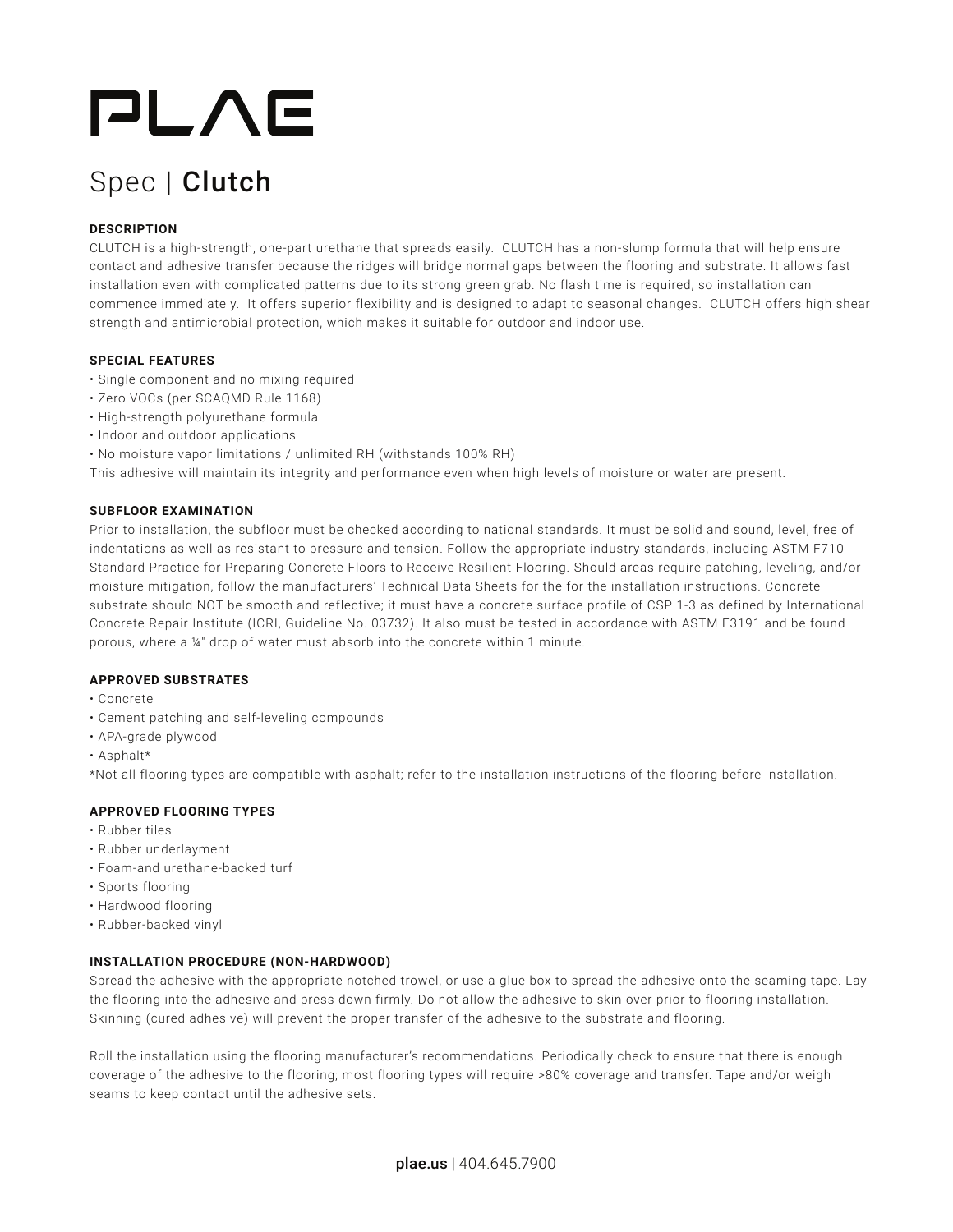# PLAE

# Spec p.2 | Clutch

Always test an area to ensure product satisfaction and adhesion to the substrate.

#### **INSTALLATION PROCEDURE (HARDWOOD)**

Spread the adhesive with the appropriate notched trowel, and immediately begin installation of hardwood flooring. Hardwood flooring must be installed using a "wet-lay" method. Do not allow the adhesive to skin over prior to flooring installation. Skinning (cured adhesive) will prevent the proper transfer of the adhesive to the substrate and flooring. Periodically check to ensure that there is enough coverage of the adhesive to the flooring; engineered hardwood flooring requires 80% coverage and transfer for proper bonding. Solid hardwood flooring requires >95% coverage and transfer for proper bonding.

#### *For moisture-vapor protection of engineered floors, 100% substrate coverage and transfer is required.*

Always test an area to ensure product satisfaction and adhesion to the substrate.

#### **LIMITATIONS**

• Slab temperature should be between 40oF and 100oF during installation. Large fluctuations in temperature during installation and cure should be avoided.

• Do not use on wet, dusty, contaminated, or friable substrates; do not use over substrates/slabs treated with sealers or curing compounds; do not use in areas subject to hydrostatic head.

- Do not allow heavy traffic or rolling loads for a minimum of 24 hours.
- Hardwood installations are limited to above- or on-grade.

• Refer to flooring manufacturer's recommendations and NWFA's specifications for proper acclimation, verification of moisture content of flooring with a moisture meter, and expansion relief around perimeter throughout installation.

• High humidity and temperatures will shorten open and working times.

The foregoing representations are based on the results of most current product and material testing within a controlled environment and are of a nonobligatory advisory nature only. As such, they do not constitute an express or implied warranty of any kind including the Warranty of Merchantability and/or Fitness for a Particular Purpose. Because we have no control over the actual quality of workmanship, materials used, and worksite conditions, PLAE will in no event be liable for any incidental and/or consequential damages. Therefore, we strongly recommend that prior on-site testing be conducted to refer to and study the suitability of the product for the intended purpose. With the release of this technical information sheet, all prior versions become invalid.

#### **GENERAL FEATURES**

- Provides sound-dampening properties
- Provides unlimited moisture-vapor protection for wood flooring
- Contains no water
- High-solids content
- Freeze/Thaw stable
- May contribute to LEED

#### **INSTALLATION FEATURES**

- "Wet-Lay" and no flash time required
- Strong grab
- Good ridge retention
- Very low odor
- Easy-to-spread polyurethane adhesive